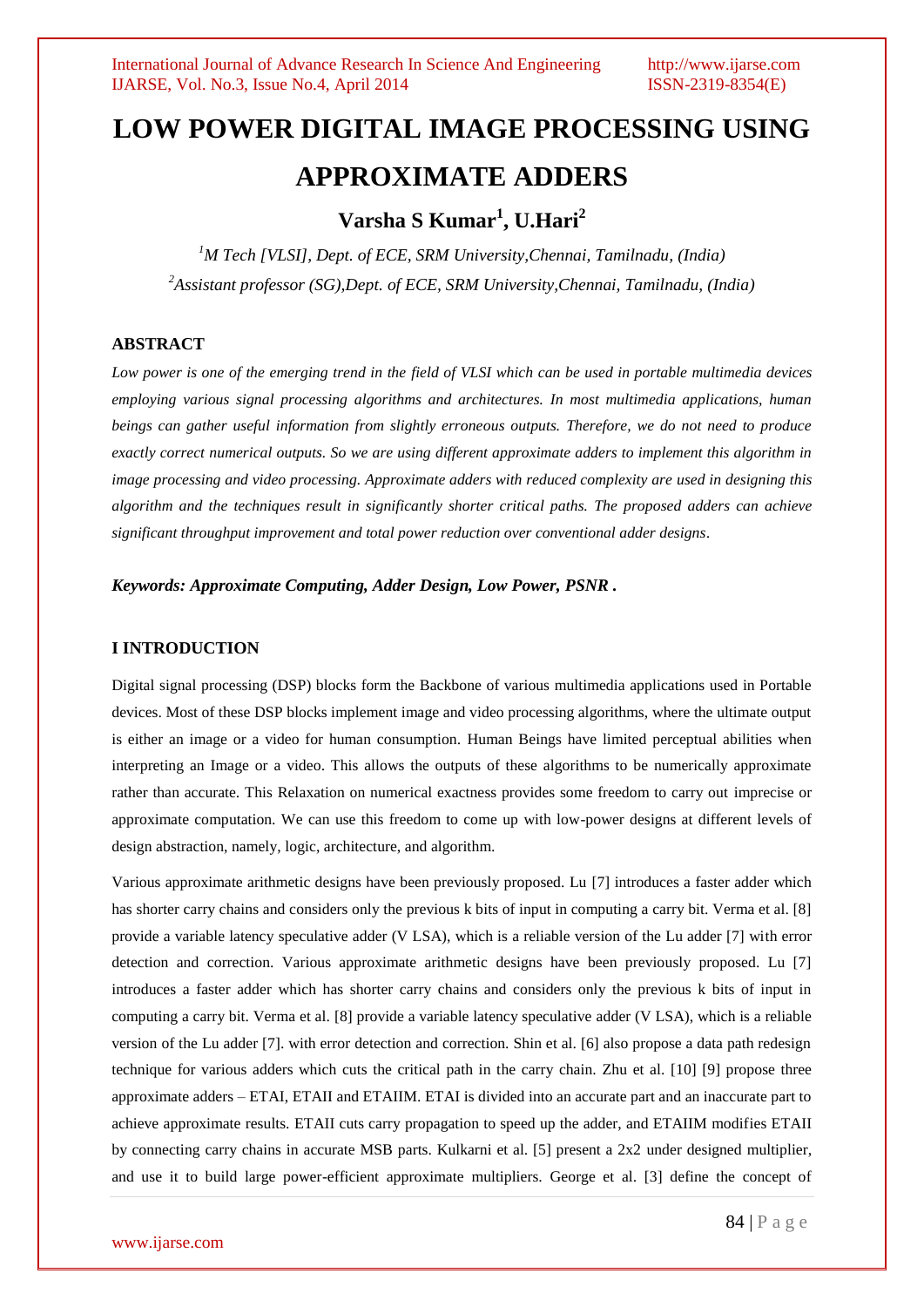probabilistic CMOS (PCMOS), and implement efficient arithmetic using PCMOS. Shin et al. [11] propose a logic synthesis approach to design an approximate circuit.

### **II APPROXIMATE ADDERS**

Various approximate adders are previously designed to reduce logical complexity and to reduce critical path. In section 2 we are designing a digital approximate adder which cut the carry chain and thus reduce the critical path delay. In section 3 we are designing various approximate adders which reduces complexity in transistor level. Which reduces critical path delay and power? Section 4 we are discussing about image processing algorithm using these approximate adders

#### **III IMPLEMENTATION OF APPROXIMATE ADDER**

Previous approximate adders have difficulty detecting and correcting errors since they are designed for erroracceptable applications with target accuracy. However, accurate computations are still required at certain times, according to the application. VLSA can provide accurate results, but has large delay and area overhead for the error detection and correction.



**Fig. 1 Proposed Approximate Adder – 16-Bit Adder Case Delay** 

 The central contribution of our present work is to propose an approximate adder which supports both accurate and inaccurate computation with error-correction and accuracy-configuration capability. Figure 1shows our proposed approximate circuit for the case of a 16-bit adder. In the adder, the carry chain is cut to reduce criticalpath delay, and three sub-adders generate results of partial summations. With the reduced critical-path delay, high performance (by increasing the clock frequency) or low power consumption (by decreasing the operating voltage) is obtained. A middle sub-adder (AM+BM) is introduced to increase accuracy. Without the middle subadder error occurs when the eighth carry bit is high, and for random input patterns the error rate is 50.1%. On the other hand, with the introduction of the middle sub-adder, error rate for random input patterns is reduced to 5.5%. (In the real implementation, all redundant parts (four-LSB output of AH + BH and AM + BM sub-adders) are optimized only for carry-generation.)

We can generalize the implementation of the proposed approximate adder. Figure 2 shows the general implementation of an N-bit adder with a parameter k, which is the bit-width of the sub-adder result. In the adder, each divided sub-module produces a k-bit result except for the last sub-module, which produces a 2k-bit result.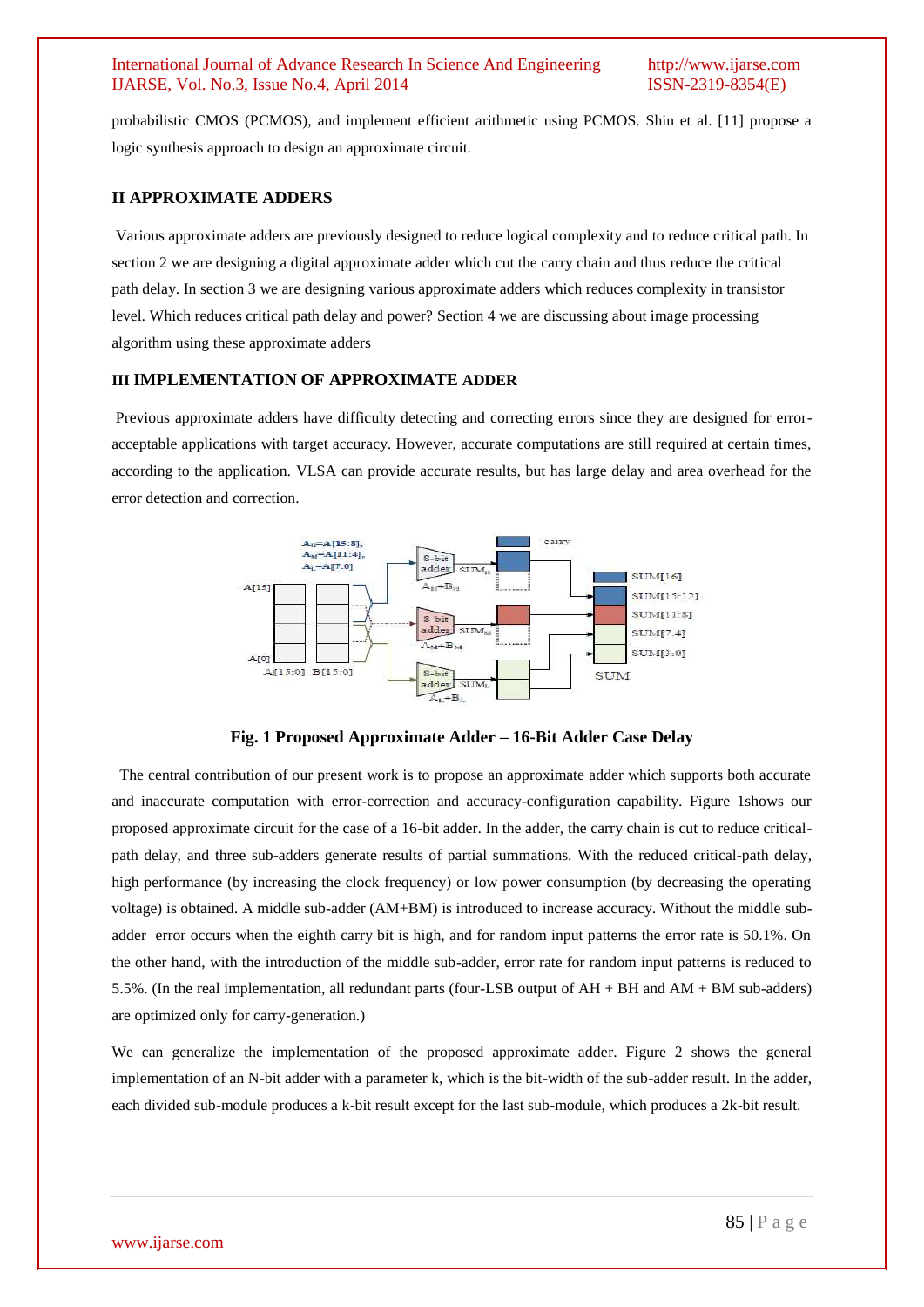

*Fig. 2 General implementation for the proposed adder.*

The approximate adder thus consists of the (N/k−1) sub-modules as described in Equation (1).

 $SUMIN-ik-1:N-(i+1)k$ ]=  $A[N-ik-1:N-(i+2)k]+$  $B[N-ik-1 : N-(i+2)k]$ , where  $i=0,...,N/k-2$  (1)

In modern adder designs, such as carry-look ahead (CLA), carry select and Kogge-Stone adders, the path depth and area are asymptotically proportional to log2N and Nlog2N respectively, where N is the bit-width of the adder. Based on this, we can express delay, area and power consumption of the proposed adder in terms of the parameters N and k. The proposed ACA adder has  $(N/k - 1)$  sub-adders, each of which is a 2k-bit adder. Therefore, delay of the critical path can be expressed with Equation (2) and area can be estimated with Equation (3), where  $C_{delay}$  and  $C_{area}$  are constants for delay and area, respectively.

$$
Delay = C_{delay} (log_2 k + 1)
$$
 (2)  
Area 
$$
= C_{area} (N - 2k)(log_2 k + 1)
$$
 (3)  

$$
Power_{dyn} = C_{power} (N-2k)(log_2 k + 1)
$$
 (4)

Power consumption of the ACA adder can be roughly estimated as follows. Dynamic power consumption with voltage scaling at a fixed frequency is proportional to capacitance  $\cdot$  B  $Vdd^2$  where the capacitance is proportional to the area. Cell delay is proportional to  $1/(Vdd - Vt^{\beta})$  and  $Vdd^2$  is roughly proportional to 1/ (cell delay) if we assume that is 2. Since (cell delay)  $\times$  (path depth) is constant at a fixed frequency,  $Vdd^2$ is proportional to the path depth, which is  $log2k + 1$ . Consequently, dynamic power with voltage scaling can be expressed using Equation (4), where Cpower is a constant fixed for given Vdd for dynamic power consumption. Static power consumption of the adder can be roughly estimated as proportional to the area in Equation (3).

In our proposed adder design, the output of each sub-adder (except the last sub-adder) is incorrect when a carry input should be propagated to the results. In Figure 1, when the carry. (carry bit from  $AL + BL$ ) is '1' and SUMM[3 : 0] is 1111, the output result has an error in SUM[11 : 8]. In the general implementation, the output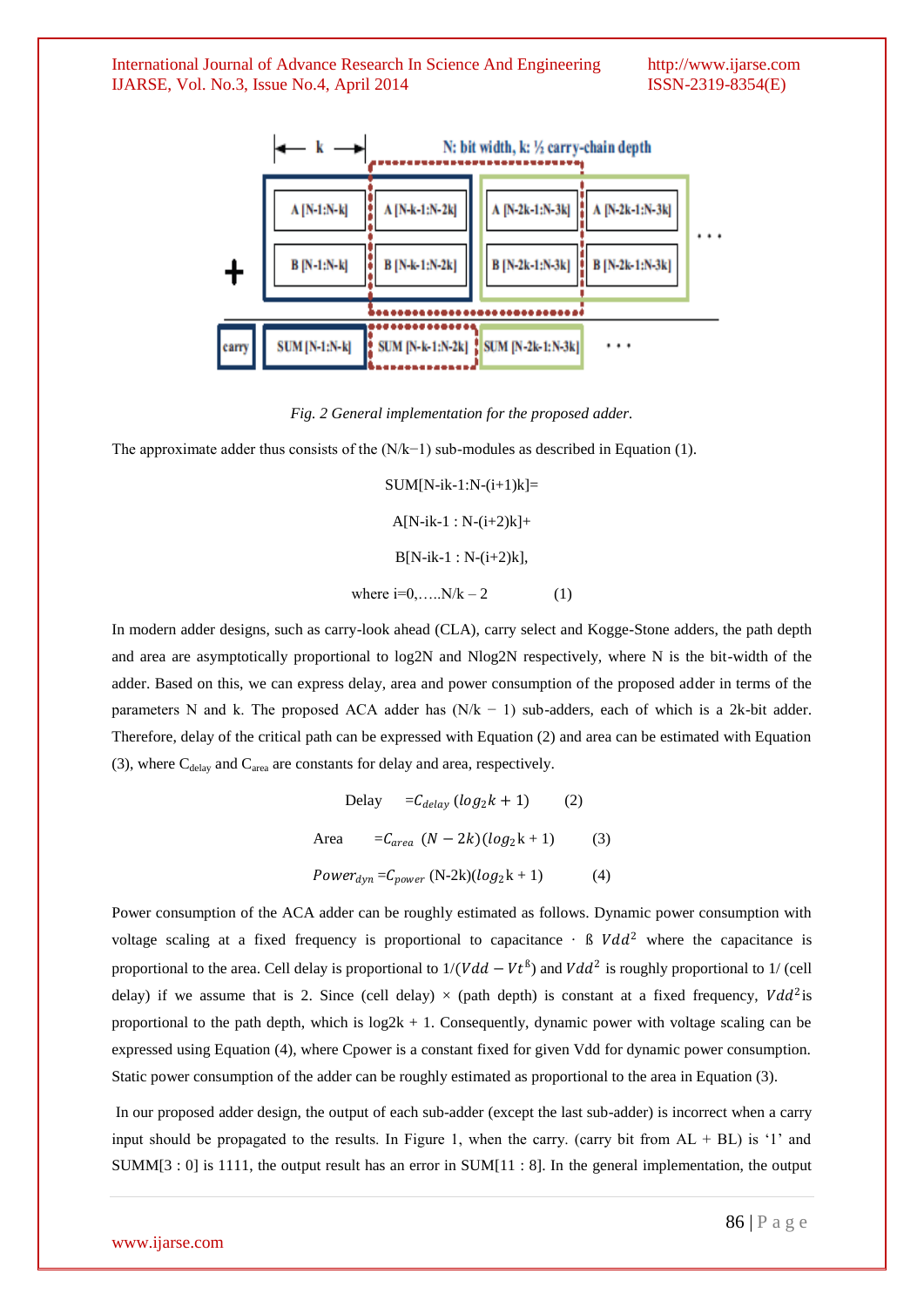.

result will be correct when there are no errors in all  $(N/k - 1)$  sub-adders. In the ith sub-adder, errors occur when the LSB part of the result (SUMi[k – 1 : 0]) has all '1' values (probability P = 1/2k) and the LSB part ([k – 1 : 0]) of the  $(i + 1)$ th sub-adder produces a carry bit (probability  $P = (1/4+1/2.1/4+1/2.1/2+1/4+....)$ 

Therefore, with a random input vector, the probability of having a correct result in the proposed adder is

$$
P(N,k) = (1 - \frac{1}{2^k} \cdot \frac{2^k - 1}{2^{k+1}})^{\frac{N}{k} - 2}
$$
 (5)

### **IV APPROXIMATE ADDERS**

.

In this we are implementing various approximate adders using mirror adder logic. We are removing transistors from this adder and constructing approximate adders

**4.1 Approximation strategies for the mirror adder** In this section, we explain step-by-step procedures for coming up with various approximate MA cells with fewer transistors. Removal of some series connected transistors will facilitate faster charging/discharging of node capacitances. Moreover, complexity reduction by removal of transistors also aids in reducing the *αC* term (switched capacitance) in the dynamic power expression *P*dynamic = *αCV*2DD*f* 

**4.1.1 Approximation 1***:* In order to get an approximate MA with fewer transistors, we start to remove transistors from the conventional schematic one by one. However, we cannot do this in an arbitrary fashion. We need to make sure that any input combination of *A,B* and *C*in does not result in short circuits or open circuits in the simplified schematic. Another important criterion is that the resulting simplification should introduce minimal errors in the FA truth table. A judicious selection of transistors to be removed (ensuring no open or short circuits) results in a schematic shown in Fig. 3.2, which we call approximation 1. Clearly, this schematic has eight fewer transistors compared to the conventional MA schematic. In this case, there is one error in *C*out and two errors in Sum.



**Fig no 3 Approximation 1**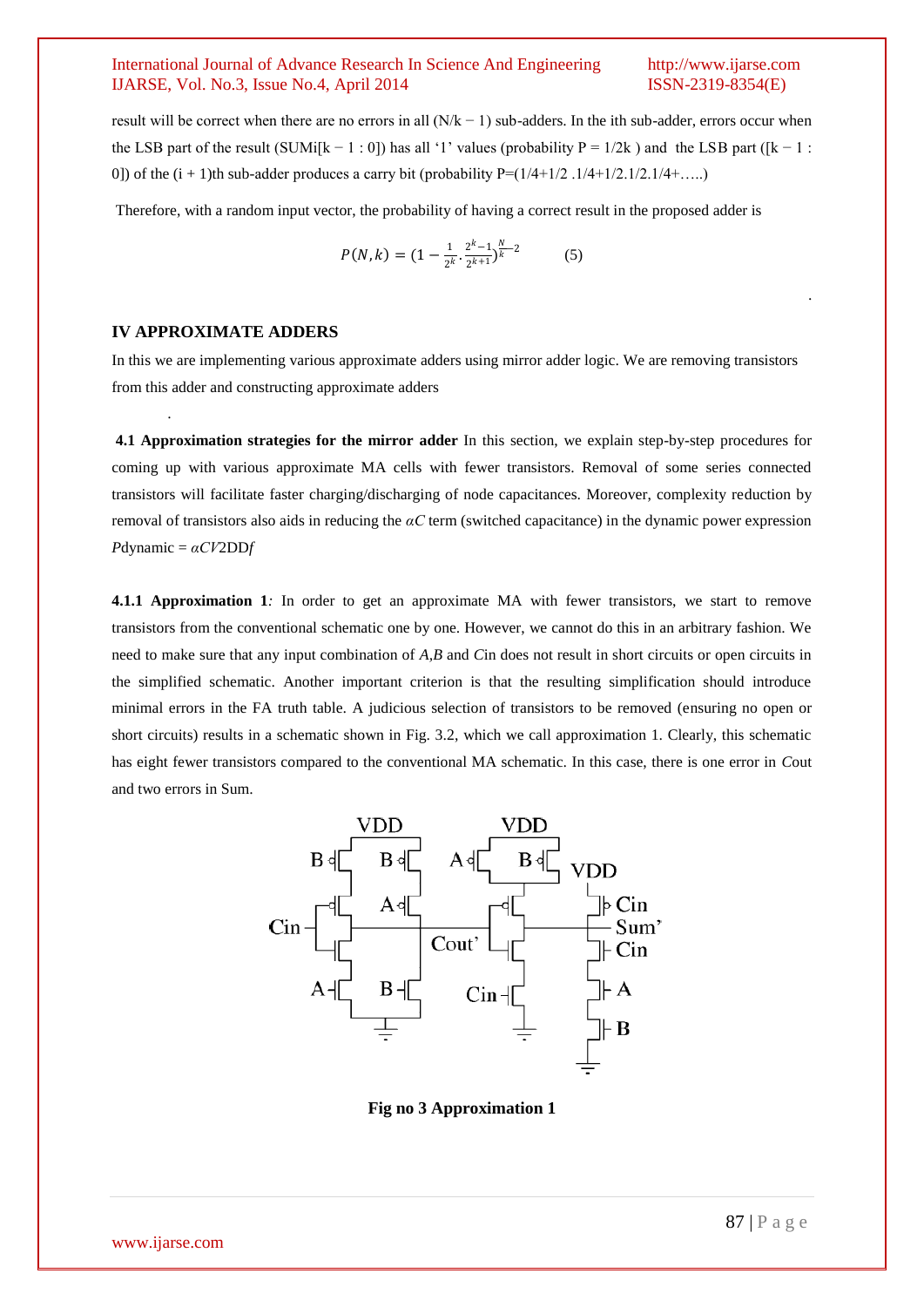**4.1.2 Approximation 2***:* The truth table of an FA shows that Sum= *C*out for six out of eight cases, except for the input combinations  $A = 0$ , $B = 0$ , $C$ in = 0 and  $A = 1$ , $B = 1$ , $C$ in = 1. Now, in the conventional MA, *Cout* is computed in the first stage. Thus, an easy way to get a simplified schematic is to set Sum= *C*out. However, we introduce a buffer stage after *C*out to implement the same functionality. The reason for this can be explained as follows. If we set Sum= *Cout as it is in the conventional MA*, the total capacitance at the Sum node would be a combination of four source–drain diffusion and two gate capacitances. This is a considerable increase compared to the conventional case or approximation 1. Such a design would lead to a delay penalty in cases where two or more multi-bit approximate adders are connected in series, which is very common in DSP applications. Fig. 3 shows the schematic obtained using the above approach. We call this approximation2. Here, Sum has only two errors, while *C*out is correct for all cases.



**Fig no 4 Approximation 2**

**4.1.3 Approximation 3***:* Further simplification can be obtained by combining approximations 1 and 2. Note that this introduces one error in *C*out and three errors in Sum.



**Fig no 5Approximation 3**

*4.1.4 Approximation 4:* A close observation of the FA truth table shows that *C*out = *A* for six out of eight cases. Similarly, *Cout* = *B* for six out of eight cases. Since *A* and *B* are interchangeable, we consider *Cout* = *A*. Thus, we propose a fourth approximation where we just use an inverter with input *A* to calculate *C*out and Sum is calculated similar to approximation 1. This introduces two errors in *C*out and three errors in Sum. In all these approximations, *C*out is calculated by using an inverter with *C*out as input.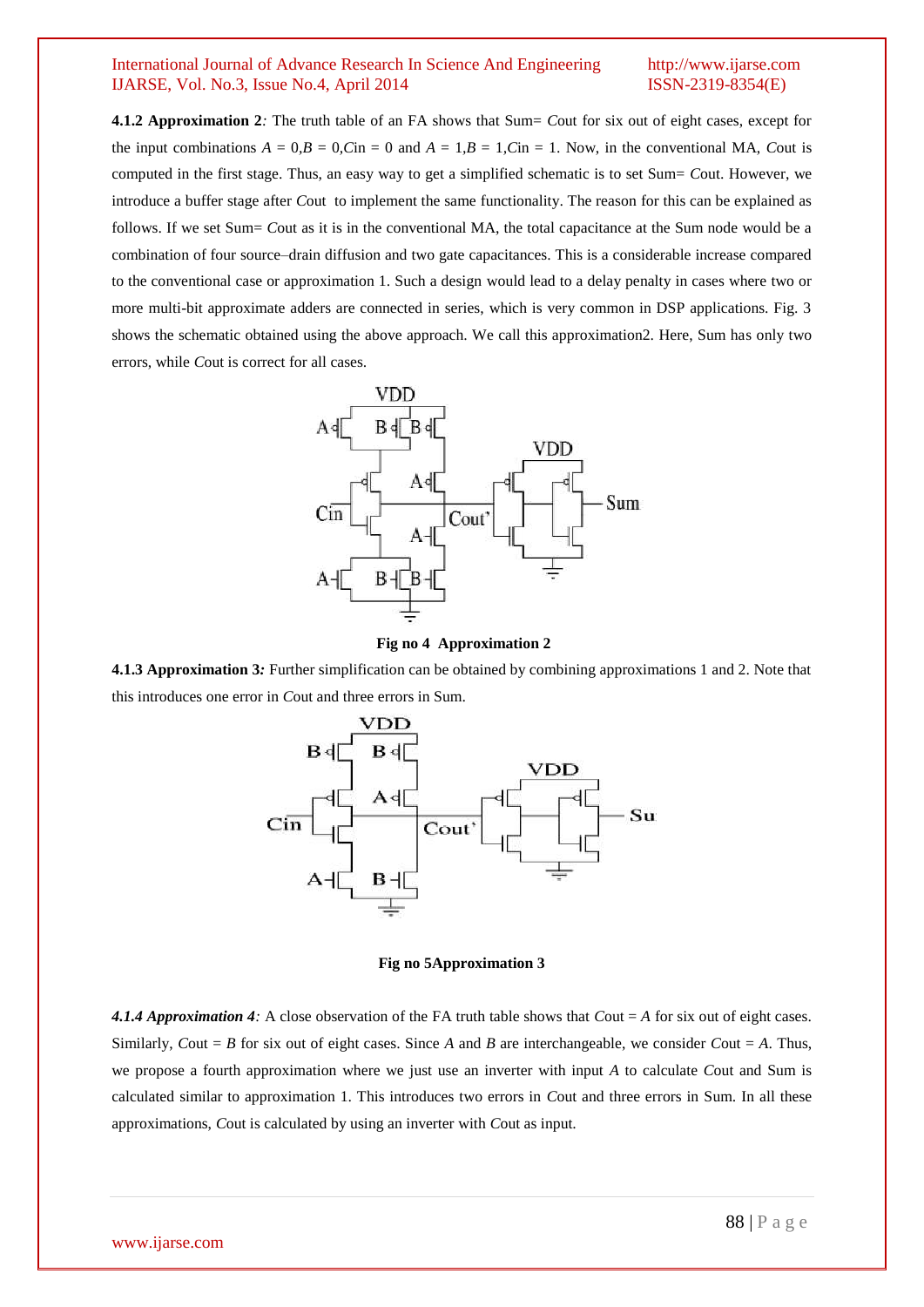International Journal of Advance Research In Science And Engineering http://www.ijarse.com IJARSE, Vol. No.3, Issue No.4, April 2014 ISSN-2319-8354(E) IJARSE, Vol. No.3, Issue No.4, April 2014



**Fig no 6 Approximation 4**

| Inputs   |          | <b>Accurate Outputs</b> |          | <b>Approximate Outputs</b> |                           |                           |                           |                   |                  |                   |                           |                           |
|----------|----------|-------------------------|----------|----------------------------|---------------------------|---------------------------|---------------------------|-------------------|------------------|-------------------|---------------------------|---------------------------|
| A        | B        | $C_{\rm in}$            | Sum      | $C_{\text{out}}$           | Sum <sub>1</sub>          | $C_{\text{out}1}$         | Sum <sub>2</sub>          | $C_{\text{out2}}$ | Sum <sub>3</sub> | $C_{\text{out3}}$ | Sum <sub>4</sub>          | $C_{\text{out4}}$         |
| $\bf{0}$ | $\bf{0}$ | 0                       | $\bf{0}$ | 0                          | $\mathbf{0}$ $\checkmark$ | $\mathbf{0}$              | $\times$                  | $\mathbf{0}$      | $1 \times$       | $\mathbf{0}$      | $\mathbf{0}$ $\checkmark$ | $\mathbf{0}$ $\checkmark$ |
| $\bf{0}$ | $\bf{0}$ |                         |          | 0                          | $\checkmark$              | $\mathbf{0}$ $\checkmark$ | ✓                         | $\mathbf{0}$      | ✓                | $\mathbf{0}$      | ✓                         | $\mathbf{0}$              |
| $\bf{0}$ |          | 0                       |          | 0                          | $0 \times$                | $1 \times$                | ✓                         | $\mathbf{0}$      | $0 \times$       | $1 \times$        | $0 \times$                | $\sigma$                  |
| $\bf{0}$ |          |                         | $\bf{0}$ |                            | $\mathbf{0}$ $\checkmark$ | √                         | $\mathbf{0}$ $\checkmark$ | $\checkmark$      | $\mathbf{0}$     | $\checkmark$      | $1 \times$                | $0 \times$                |
|          | $\Omega$ | 0                       |          | 0                          | $0 \times$                | $\mathbf{0}$ $\checkmark$ | √                         | $\mathbf{0}$      | ✓                | $\mathbf{0}$      | $0 \times$                | $1 \times$                |
|          | $\bf{0}$ |                         | $\bf{0}$ |                            | $\mathbf{0}$ $\checkmark$ | √                         | $\sigma$                  | √                 | $\mathbf{0}$     | √                 | $\sigma$                  | $\sqrt{ }$                |
|          |          | 0                       | $\bf{0}$ |                            | $\mathbf{0}$              | $\checkmark$              | $\mathbf{0}$              | $\checkmark$      | $\mathbf{0}$     | ✓                 | $\mathbf{0}$              | $\sqrt{ }$                |
|          |          |                         |          |                            | √                         | √                         | $0 \times$                | √                 | $0 \times$       | √                 | √                         | √                         |

**Table 1 Truth Table For Conventional FA And Approx 1-4**

#### **V IMAGE COMPRESSION**

In Section 2 and 3, approximate FA cells were introduced. Using these approximate FA cells also introduces errors in FA. When approximate FA cells are used to design multi-bit adders, the outputs of these adders will be erroneous. Multimedia DSP algorithms mostly consist of additions and multiplications. Multiplications can be treated as shifts and adds. Therefore, adders can be considered as basic building blocks for these algorithms. Interestingly, most DSP algorithms used in multimedia systems are characterized by inherent error tolerance. Hence, occasional errors in intermediate outputs might not manifest as a substantial reduction in the final output quality. We focus on image compression algorithms, and present the results of using our approximate FA cells in these algorithms.

**5.1 DCT** The DCT and inverse discrete cosine transform (IDCT) are integral components of a Joint Photographic Experts Group (JPEG) image compression system. One-dimensional integer DCT *y* (*k*) for an eight-point sequence  $x(i)$  is given

$$
y(k) = \sum_{i=0}^{7} a(k, i)x(i), k = 0, 1, ..., 7
$$

Here,  $a(k, i)$  are cosine functions converted into equivalent integers, The integer outputs  $y(k)$  can then be right shifted to get the actual DCT outputs. A similar expression can be found for 1-D integer IDCT. We alter the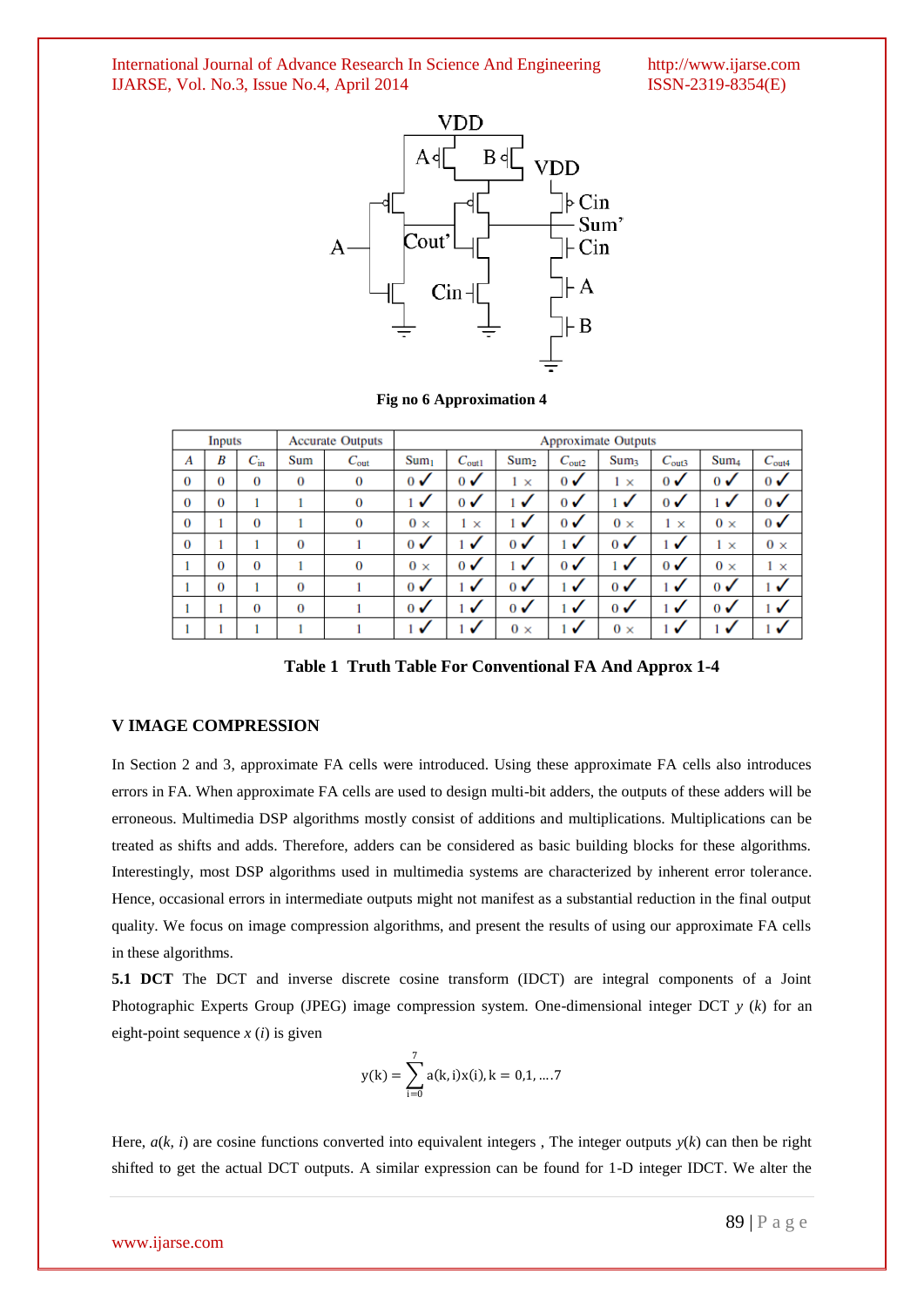integer coefficients  $a(k, i)$ ,  $k = 1, \ldots, 7$  so that the multiplication  $a(k, i)x(i)$  is converted to two left shifts and an addition (using an RCA(Ripple carry adder). Since *a*(0*, i*) corresponds to the dc coefficient, which is most important, we leave it unaltered. The multiplication  $a(0, i)x(i)$  then corresponds to an addition of four terms. This is done using a carry-save tree using a 4:2 compressor followed by an RCA. Also, each integer DCT and IDCT output is the sum of eight terms. Thus, these outputs are calculated using a carry-save tree using an 8:2 compressor followed by an RCA. Thus, the whole DCT–IDCT system now consists of RCAs and CSAs(carry save adder). In our design, all RCAs and CSAs are approximate, which use the approximate FA cells proposed earlier



Original image



**Approximation 1** 



**Approximation 2** 



**Approximation 4** 



**Approximation 3** 



**DIGITAL APPROXIMATE ADDER Fig No 7 Reconstructed Image Using Various Approximate Adders**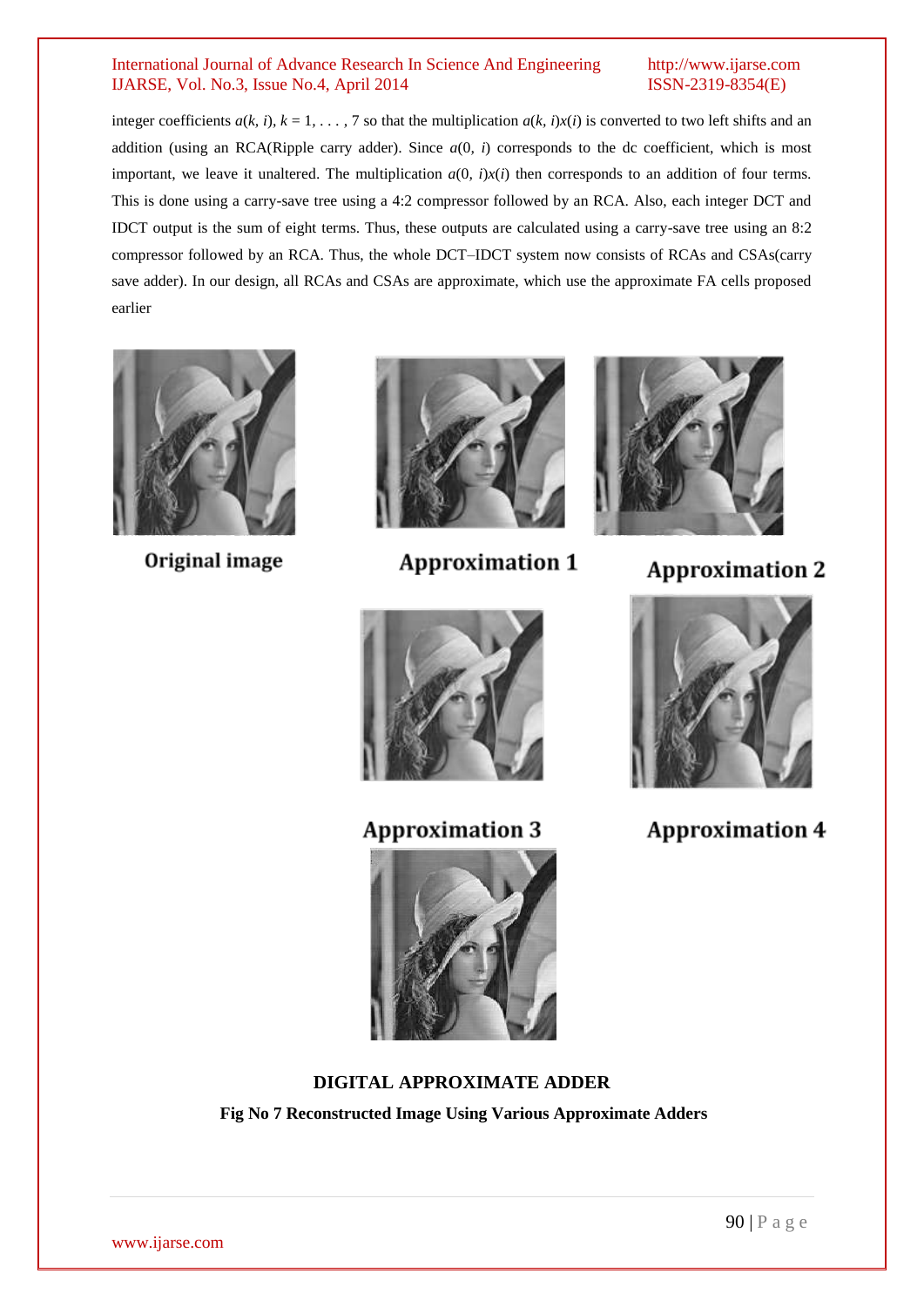**5.2. Output Quality***:* We measure the output quality of the decoded image after IDCT using the well-known metric of peak signal-to-noise ratio (PSNR). The output PSNR for the base case is 31.16 dB.

*5.2.1PSNR* Many signals have a very wide dynamic range, (ratio between the largest and smallest possible values of a changeable quantity) the PSNR is expressed in terms of the logarithmic decibel scale. Using PSNR value for the same set of tests images, different image enhancement algorithms can be compared systematically to identify whether a particular algorithm produces better results. The dimensions of the correct image matrix and the dimensions of the degraded image matrix must be identical.

The mathematical representation of the PSNR is as follows:

$$
PSNR = 20 \log_{10}(\frac{MAX_f}{\sqrt{MSE}})
$$

Where MSE is the Mean Squared Error.

$$
MSE = \frac{1}{mn} \sum_{0}^{m-1} \sum_{0}^{n-1} ||f(i,j) - g(i,j)||^2
$$

This can also be represented in a text based format as:

 $MSE = (1/(m*n))*sum(sum((f-g).^2))$ 

 $PSNR = 20 * log(max(max(f)))/( (MSE)^0.5)$ 

Legend:

f represents the matrix data of our original image

g represents the matrix data of our degraded image in question

m represents the numbers of rows of pixels of the images and i represents the index of that row

n represents the number of columns of pixels of the image and j represents the index of that column

 $MAX<sub>f</sub>$  is the maximum signal value that exists in our original image

#### **VI RESULTS**

The Low Power Digital Image Processing Using Approximate Adder is implemented in Verilog programming language, MATLAB and simulated. It has been synthesized and implemented by Xilinx ISE 12.3tools.The results are shown in the table 2. Power is reduced and image quality is maintained.

| Adders      | Digital     | Approximation 1 | Approximation 2 | Approximation 3 | Approximation 4 |
|-------------|-------------|-----------------|-----------------|-----------------|-----------------|
|             | approximate |                 |                 |                 |                 |
|             | adder       |                 |                 |                 |                 |
| <b>PSNR</b> | 32.2        | 30.12           | 24.56           | 34.44           | 35.56           |
| power       | 160.mw      | $163$ .mw       | $160$ .mw       | 156.mw          | $154$ mw        |

#### **Table 2 Power and PSNR Comparison**

#### **VII CONCLUSION**

Designed various approximate adder and studied their error values and complexity reduction. A discrete cosine transform algorithm for image compression is simulated and synthesized.2Dimensional discrete cosine